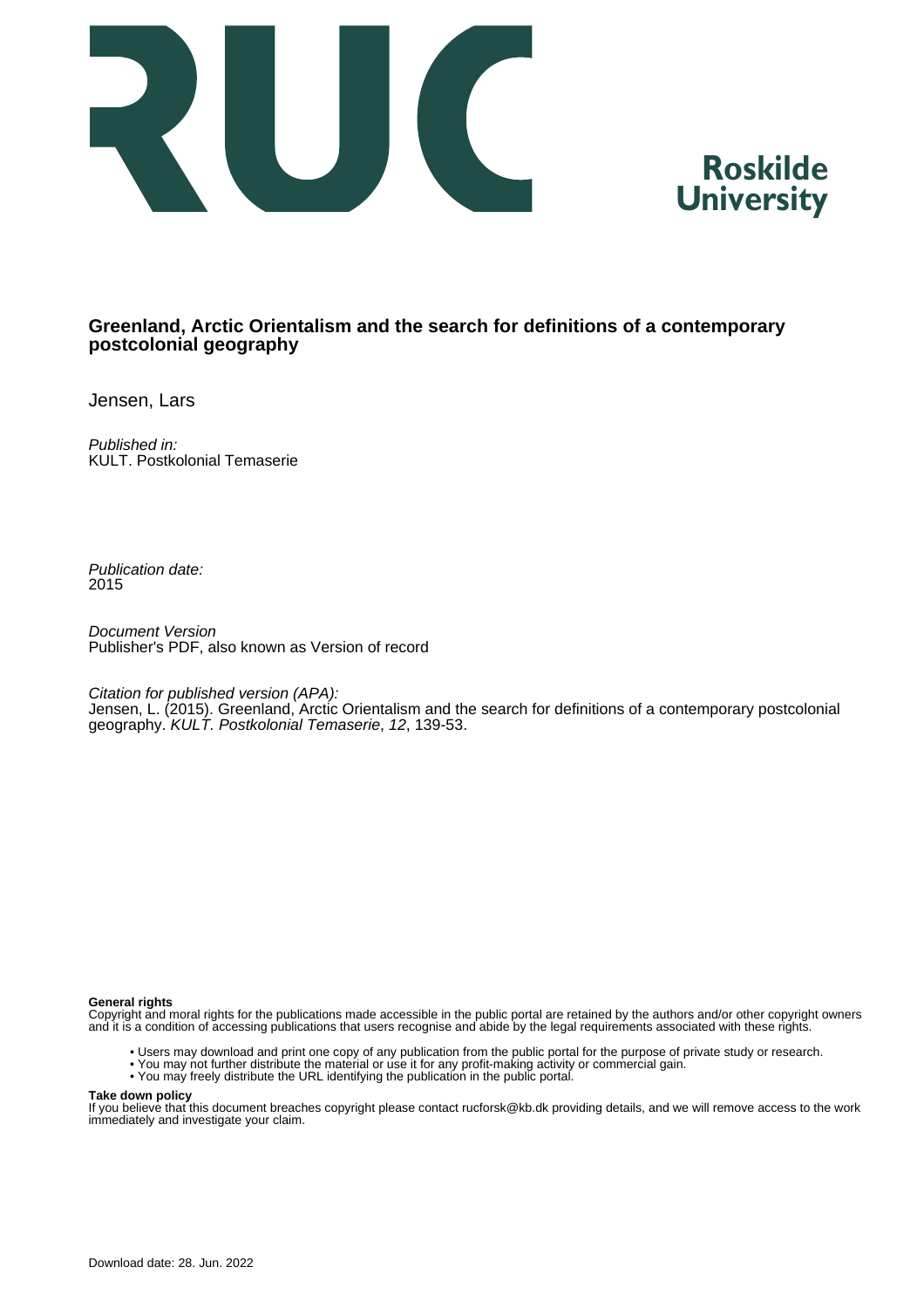# Greenland, Arctic Orientalism and the search for definitions of a contemporary postcolonial geography

## **Lars Jensen**<sup>1</sup>

#### **Abstract:**

 $\overline{a}$ 

This article begins by discussing the applicability of Orientalism in the Arctic where it was first applied by Ann Fienup-Riordan in her work in the 1990s in relation to Inuit representation in American cinema/documentary. The article moves on to consider more broadly approaches to the Arctic in order to identify it as a postcolonial geography. It raises the question whether the concept of an Arctic region is too broad for a postcolonial approach through a more specific focus on Greenland. While Greenland is obviously a part of the Arctic, the island also requires a colonial and postcolonial contexualisation of its own, not least due to the particularity of its history. The exemplification through the Greenlandic case is discussed through the analysis of three major Danish, and Danish-Greenlandic films on Greenland, *Qivitoq* (1956), *Heart of Light* (1998) and *The Experiment* (2010). The article discusses what postcolonial sensibilities can be articulated through an analysis of the three films with a particular emphasis on the negotiation of Greenlandic, Greenlandic-Danish and Danish identities. Reading Greenland through a postcolonial lens as manifested in the Greenlandic space the films grant returns to article to its opening considerations of the relationship between articulation and representation in a postcolonial space enabled by Said's intervention.

Edward Said's *Orientalism* (1978) has had many repercussions beyond the 'geography' of his ground-breaking study of how representations of the 'Orient' have been used by the West to create

<sup>1</sup> **Lars Jensen** is Associate Professor, at the Department of Culture and Identity, Roskilde University. He has several recently published and forthcoming articles on the Arctic, including 'Crisis as Opportunity - Opportunity as Crisis: Greenlandic Independence and Sustainability' in Loftsdóttir, Kristín and Lars Jensen (eds) *Crisis in the Nordic Nations and Beyond: At the Intersection of Environment, Finance and Multiculturalism*. London: Ashgate, 2014; 'Defining the Postcolonial Arctic.' In Westerdahl, Anna Stenport, Scott Mackenzie and Lill-Ann Körber (eds) *Critical Arctic Studies*. McGill-Queens U.P. He has published two monographs over the last two years, *Beyond Britain: Stuart Hall and the Postcolonising of Anglophone Cultural Studies*. London: Rowman and Littlefield, 2014; and *Danmark: Rigsfællesskab, tropekolonier og den postkoloniale arv*. Copenhagen: Reitzel, 2012.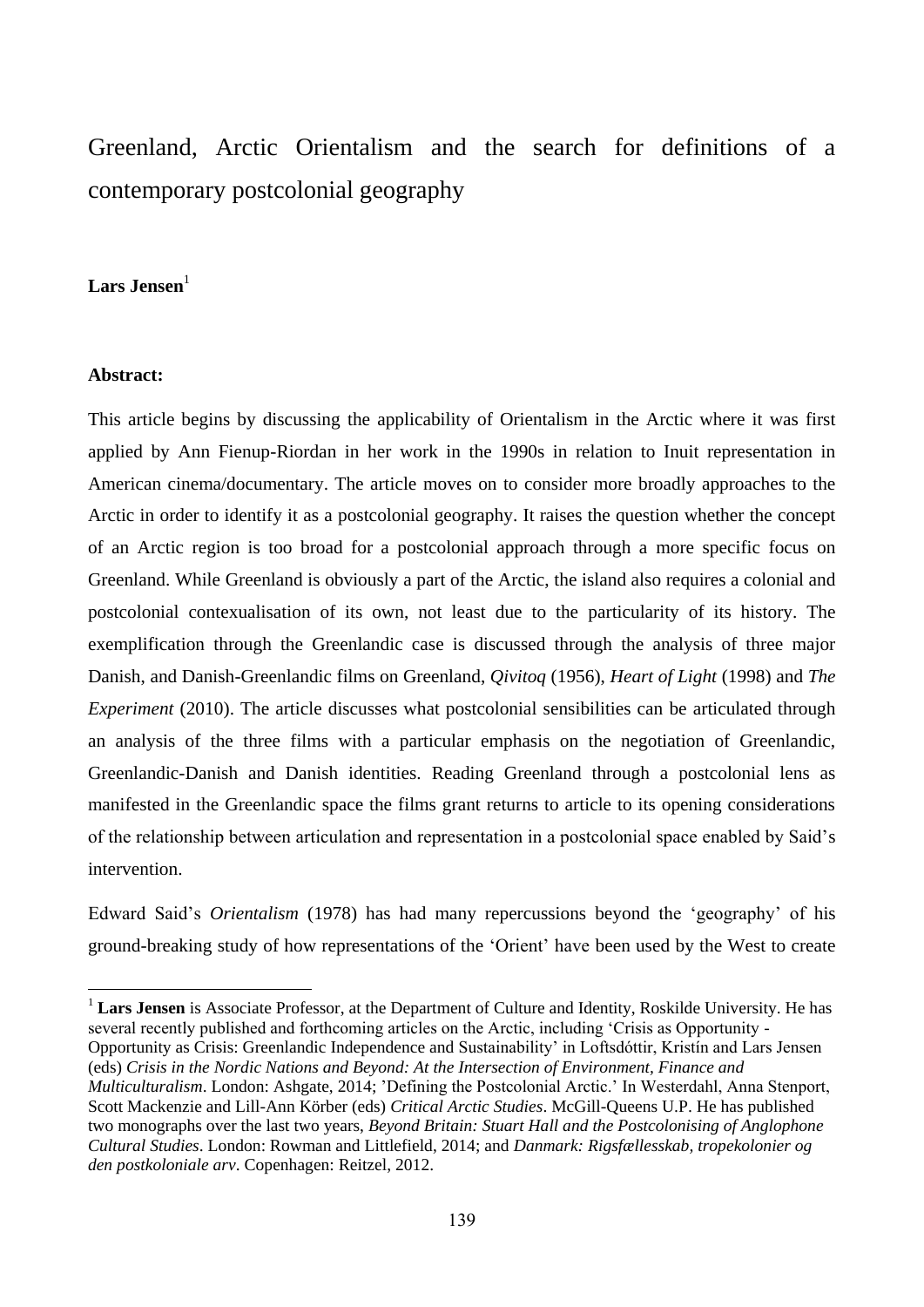an image of the Orient suited to bolster the West's narrative of its own justified colonial presence in the 'Orient'. There is little point in revisiting the debates over *Orientalism*'s merits and flaws. Suffice it to state that making it the starting point of a narrative displacement of a dominant form of representation away from the 'Orient' to a specific part of the 'Arctic', clearly signals a perception of *Orientalism* as an extremely productive way of conceptualising representation. The enormously varied and contentious debate that followed in the wake of *Orientalism* has, however, not followed it to the Arctic, nor has its insights produced a similar discourse about the interests served by Arctic representations. Arguably, there are only three texts that make *Orientalism* a deliberate and staged reference point, and even here there is little consistency in terminology and approach, nor are power relations particularly central. The earliest of these is Ann Fienup-Riordan's conceptualisation of the term Eskimo-Orientalism in her 1995 account of representation of Inuit in American cinema/documentary. The two later studies have in a general sense adopted her approach, but renamed the field. Carina Keskitalo's area study of the Arctic and Kirsten Thisted's exploration of Danish narratives about Greenland both use the term 'Arctic Orientalism'.<sup>2</sup> Fienup-Riordan introduces the term Eskimo-Orientalism in her study, *Freeze-Frame: Alaska Eskimos in the Movies*, a book concerned with representation of  $Inuit<sup>3</sup>$  in predominantly American films. In contrast to Said's thorough discussion of the term, Orientalism, Fienup-Riordan's study only contains a short passage where she discusses how she arrived at the term 'Eskimo-Orientalism' as a way of translating Orientalism to the field of Arctic representation:

> Just as representations of the Orient mirrors the Occident in specific historical moments (Said 1978), so representations of Eskimos provide another window into the history of the West. Like the representation of the Orient, the representation of the Eskimo is about origins – in this case the origin of society in the 'pure primitive': peaceful, happy, childlike, noble, independent, and free. The Eskimo of the movies is 'essential man,' stripped of social constraint and High Culture. That twentieth-century Iñupiaq and Yup'ik men and women were members of complex societies governed by elaborate cultural constraints was unimportant. Their position at the geographic and historical fringe of Western Civilization made them the perfect foils for an 'Eskimo orientalism' as potent as its namesake. (Fienup-Riordan 1995: xi-xii)

<sup>&</sup>lt;sup>2</sup> Some readers may be pondering whether I have forgotten Ryall et al (2010), but they refer to rather than actually engage with Said's conceptualisation of Orientalism, and their choice of the term 'Arcticism' also suggests a distancing from a Saidian inspired reading, not least because they do not engage with the question of the re-contextualisation required.

<sup>&</sup>lt;sup>3</sup> The term 'Inuit' refers to Arctic peoples generally in Greenland, Russia, Canada and Alaska. It has replaced the term 'eskimo' considered derogatory by many Inuit people. See also Fienup-Riordan's (1995: xviii-xix) discussion about her choice of terminology.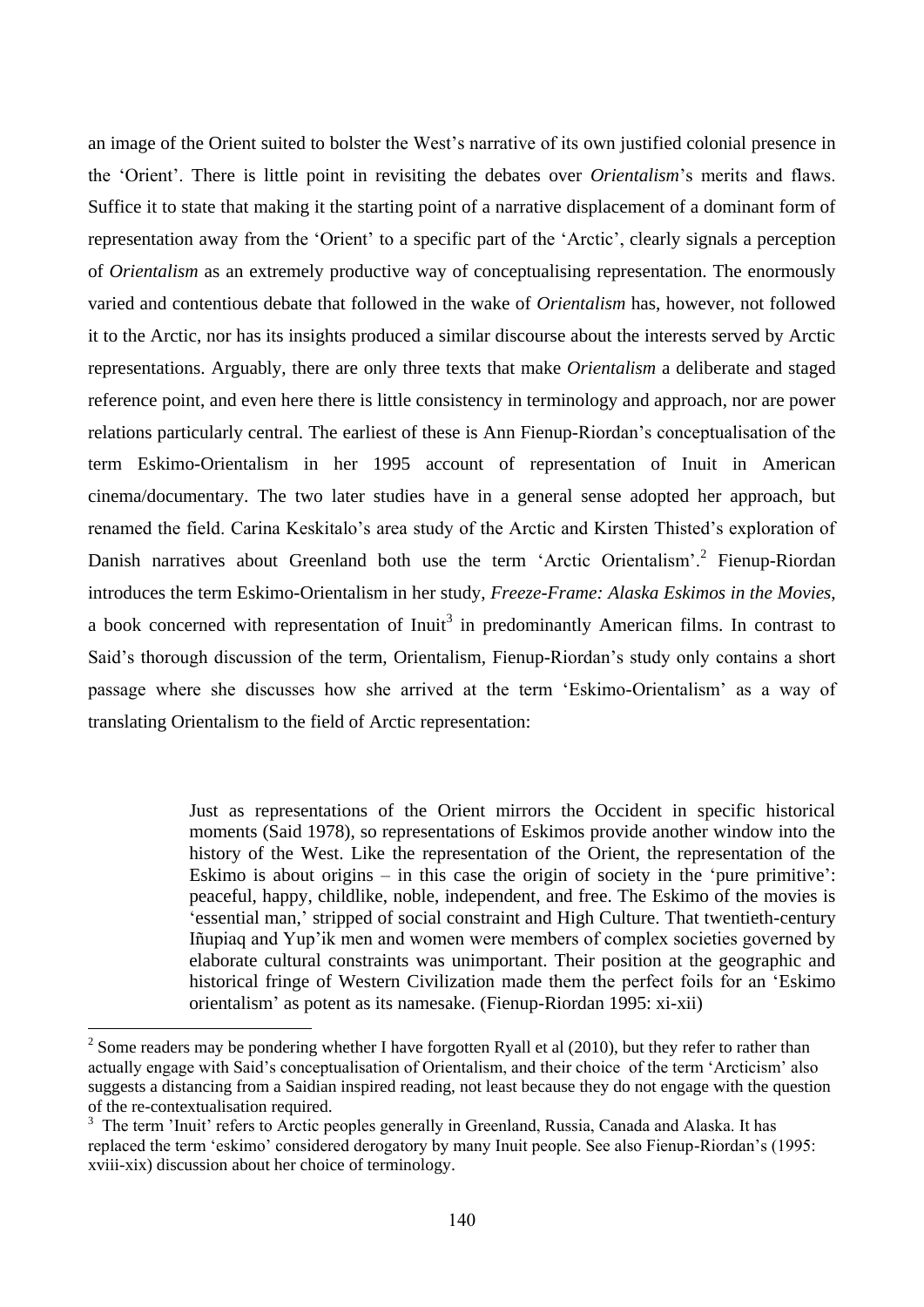While Fienup-Riordan identifies the overlapping concerns between Orientalism and Eskimo-Orientalism she does not elaborate on the ways the predominant (or to use a more Marxist term hegemonic) Western representations about the Arctic relate to Said's conceptualisation of Orientalism. Nor does she discuss how the narrative form she investigates (film) has a particular history, quite different from the predominantly French and British 'colonial literature' and post-1945 American area studies of the Orient that form the backbone of Said's study, or how this difference may be engaged with theoretically and methodologically. If these are limitations related to the point of origin in the cultural translation she performs, there are equally challenging limitations pertaining to her conceptualisation of the discourse on the Arctic. Hence the clearly North American bias in her chosen material is already reflected in the title of her book. This can be justified by a necessary choice of focus, but her inclusion of references to Knud Rasmussen's films about Greenland without any reference to any specificity of a Danish-Greenlandic discourse can only suggest she sees that as an integral part of a wider Western discourse on the Arctic. But this approach fails to address the very different types of narratives about the Arctic, which in each case (Norway, Russia, Denmark, the US and  $Canada)^4$  clearly served purposes which quickly become expressions of a particular national(ist) agenda in relation to the purposes the discourse on the Arctic served. 'Arctic Orientalism' like Orientalism itself is simultaneously a Western mirror, but also a far more specifically defined national-imperial mirror. Fienup-Riordan's book in this way identifies the productiveness of considering Said's insights in relation to the Arctic as a whole, but fails to address the questions of what types of national imaginings the Arctic produced and in the service of what interests.

Keskitalo's *Negotiating the Arctic* in similar fashion to Fienup-Riordan's study engages only to a quite limited extent with Orientalism as a way of understanding differentiated Western ways of conceptualising the Arctic. In fact, one has to wait right to the end of the book to find the brief discussion on Orientalism, which, when it occurs, potentially explodes the whole approach of area studies – to the Arctic. 'Potentially', because we aren't told about the repercussions for the conceptualisation of the Arctic as a region. The book's lack of an articulated Greenlandic focus for example raises the question under what circumstances Greenland can be seen to simply constitute a

<sup>&</sup>lt;sup>4</sup> Other less climatically strict approaches to the Arctic region would include Iceland, Sweden and Finland. See Nuttall and Callaghan 2000, xxix-xxxii, and Jensen's (2015) for a discussion of the definition of the Arctic and its limits.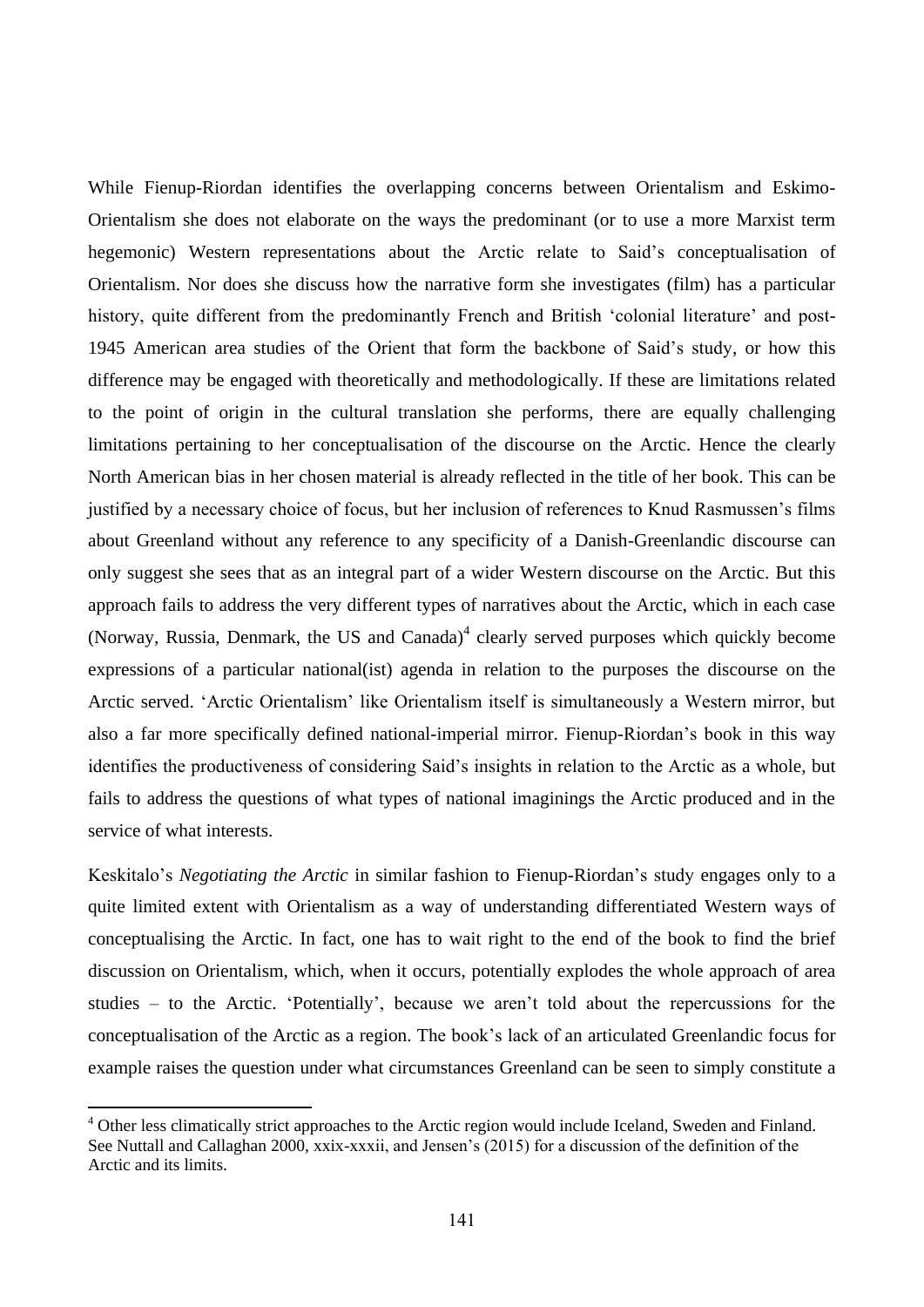part of the Arctic, and of a wider representational history of the Arctic. Does Denmark imagine the Arctic and Greenland in a similar way to the US? The question of Greenland's peculiar status in the Arctic, politically and in terms of cultural identity, has preoccupied a number of scholars (Bjørst 2008, Graugaard 2009, Thisted 1996, 2002). Kirsten Thisted's work in particular represents a useful development of a Greenlandic 'Arctic Orientalism' discourse, which she uses as a point of departure for discussing Danish narratives about Greenland.

Yet what this article seeks to do departs radically from all of these approaches in two fundamental ways. First of all because it departs from the assumption that it is necessary to look at the particularities of the various Arctic histories, and not least the various shapes of 'colonialism's cultures' (to use a term employed by Nicholas Thomas (1994)) to which they were subjected. Here, Greenland's history is evidently so different from Arctic Canada, Alaska and Arctic Russia/Siberia that one is forced to ask whether in fact it makes sense to use this wholesale regional colonialism approach to the Arctic. Or whether it is in fact not more useful to look at the specific forms that colonial culture took and the particular forms of anticolonialism that developed in various parts of the Arctic. Secondly, the emphasis on particular forms of narrative and disciplinary approaches in Fienup-Riordan, Keskitalo and Thisted's work is important in order to understand how disciplinary approaches inevitably not only shape their fields but also more generally convey conceptualisations beyond the discourse of the discipline itself. This is clear from one of the perhaps most crucial insights from *Orientalism's* early sections, where Said argues that had the perceptions of the Orient merely been an issue of Western writers (mis)representing the Orient then the issue would have been one that could be consigned to literature studies. Said's central argument is that such representations formed a wider part of a colonial administrative culture seeking to justify its own totalising presence. This has consequences for all three approaches to 'Arctic Orientalism'. Keskitalo's Political Science/International Relations approach may be useful to understand the evolution of a political culture both in terms of the colonial and the postcolonial. But it omits to address the wider forms of colonial subjection in the broader form of colonialism's culture, and through this contemporary political representation becomes an issue of a quite narrowly defined question of political agency, rather than a much broader and profound discourse about the foundation of political representation. Fienup-Riordan and Thisted address these wider representational questions since their work is more immediately related to Said's work, yet they both fail to address the repercussions of their findings to that colonialism's culture without which Said's *Orientalism* is reduced to a very limited critique of a Eurocentric aestheticism. To avoid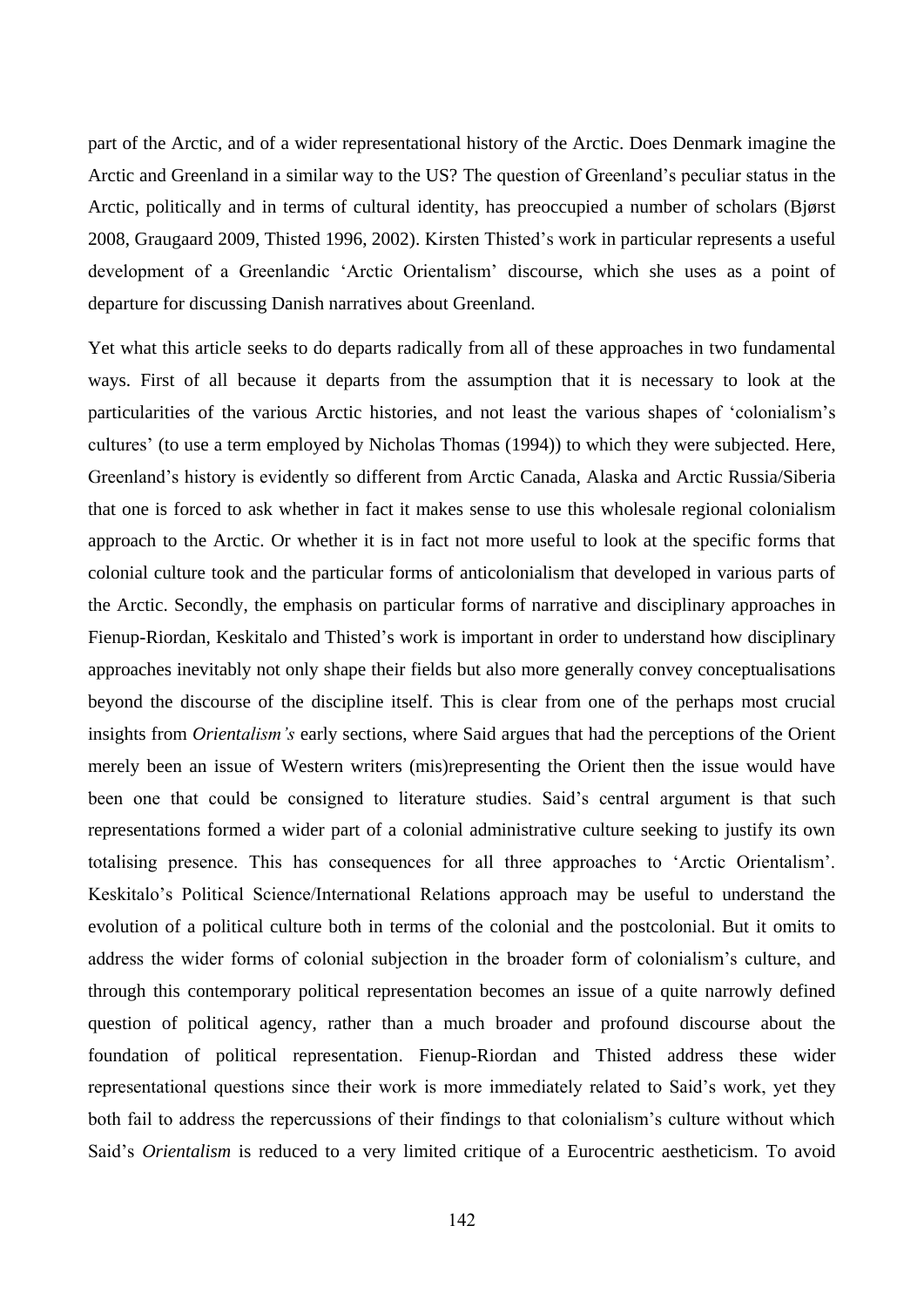these pitfalls requires a perusal of how a particularly configured Arctic Orientalism can be understood in the broader economy of representation. More specifically, because the focus in this article is on Greenland (and Denmark), it requires investigating what happens when the politics of a dominant Danish aesthetic narrative is exposed, or undermined, by a Greenlandic perspective, and whether this opens up a new representational space. To answer these questions within a workable framework, I will look at three films about Greenland, the first Danish feature film about Greenland, *Qivitoq*, from 1956, the Danish-Greenlandic film, *Heart of Light* from 1998, and the Danish film, *The Experiment*, from 2010. The three films share a focus on the modernisation era<sup>5</sup> in Greenland as their backdrop, and are of course also noteworthy simply by being a few out of a handful of films about Greenland. *Qivitoq* is set during the time of modernisation which also works as a central theme in the film. *Heart of Light* is primarily concerned with the aftermath of the modernisation era, and its alienating consequences. But crucial sequences from the modernisation period itself ties its contemporary focus directly to the modernisation era. *The Experiment* is a film about the 'repatriated' Greenlandic children taken to Denmark in the 1950s. It deals exclusively with their return to a Greenland they struggle to recognise as home, and which struggles to recognise them as Greenlanders. The analysis will read across the films with two particular themes in mind: Modernisation as a program instigated by the Danes that subsequent accounts largely concur in condemning because it reduced the Greenlanders to mere bystanders or second-class citizens (see Dahl 1986, and Jensen 2012). The second theme examines Greenlandic agency as a way of conceptualising Greenlandic resistance to the imposed modernisation in the three films.

#### **Modernisation as discourse in the three films**

 $\overline{a}$ 

*Qivitoq* projects the Danish protagonist, with the generic 1950s Danish name, Jens, as the local administrator of a small outpost only reachable by ship from the major settlements. His main mission appears to be to persuade a local Greenlander, Pavia, to purchase his own fishing boat. Modernisation in the shape of a money based economy is arriving at the small settlement, and Jens appears to have identified Pavia as the only local with the required talent and drive to help him

<sup>&</sup>lt;sup>5</sup> The Greenlandic modernisation era began when the Danish government renewed its presence in Greenland after the Second World War had cut off Denmark from Greenland for five years. More specifically it refers to two detailed sets of plans for a complete overhaul of how Greenland was run, known as the G50 and G60 plans. In many respects the 'modernisation' process continued after the 1960s, but it was now accompanied by a strong and irrepressible Greenlandic critique of the effects of this process on Greenlandic society accompanied by some critical Danish voices.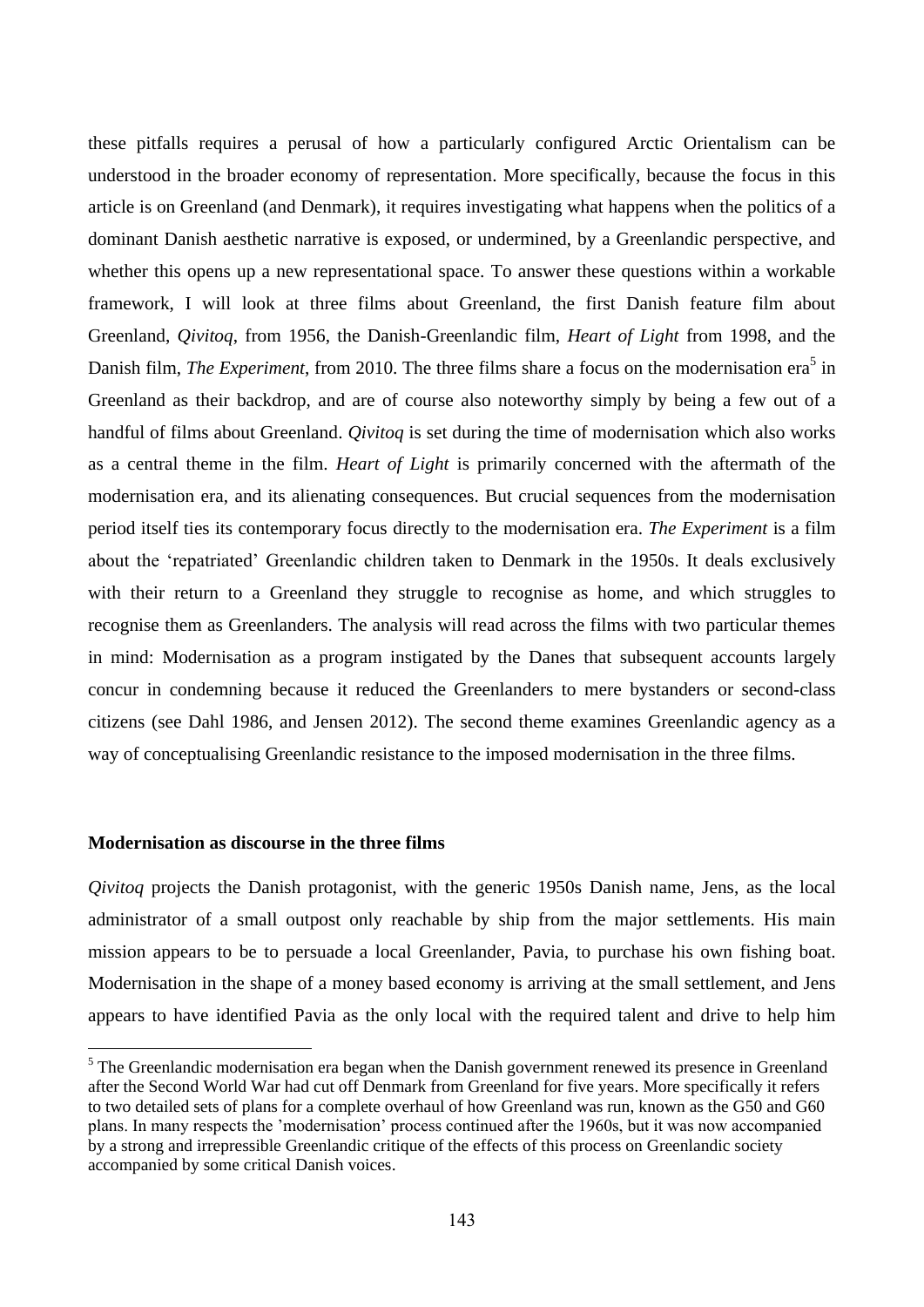transform the small community. This perception is shared between Jens and the film's storyline which depicts the Greenlanders in a light not unfamiliar to followers of Tolkien's hobbits. The laidback attitude of the small naive community is contrasted with the bustling major settlement, whose building activities are sustained by a far greater and more direct Danish involvement. The acquisition and arrival of the single fishing boat in the small community becomes the leitmotif for this emergent new order. Seal hunting and other traditional forms of hunting are no longer feasible economically, and Pavia is the sole character who bears upon his shoulders the responsibility for transforming the community, so it will adapt itself to the new times. Jens is the benevolent orchestrator who continuously pushes Pavia in the direction of the modernisation economy, stressing to Pavia there is no alternative. *Qivitoq* is as a typical Danish, 1950s Hollywood style drama, predictable in its form as a romanticised vision of Greenland, seen largely through the eyes of Jens and other Danes, and the plot revolves around the love affair between the two Danish protagonists cum film stars. Eva, the love interest of Jens, arrives in the large settlement to meet up with her unsuspecting fiancé, a doctor at the local hospital, who during their separation has taken up with a nurse at the hospital. To save her and the Danish community the embarrassment of her presence, she is shipped off to Jens's outpost, where he has to put her up much to his annoyance. Having been abandoned by his wife, who couldn't cope with life in Greenland, and absconded to Denmark, his antagonism towards women is palpable, and Jens and Eva have prolonged angry exchanges until, predictably within the mainstream cinema of the 1950s, they fall in love. Jens's love interest in Eva, however, distracts his attention from Pavia's fishing boat project. Pavia, after being ridiculed by the community because of his inability to catch fish (caused by his own impatience coupled with Jens's failure to provide guidance), goes *Qivitoq*. *Qivitoq* is a term that refers to Greenlanders turning their backs on society after a moment of great humiliation and taking to the mountains.<sup>6</sup> People turning *Qivitoq* perish in the mountains, but in this case Jens rushes after Pavia, and the chase takes both of them into the dangerous area of the glaciers. Jens falls into an ice crevasse, and a little boy who accompanies him finally manages to get Pavia to rescue Jens. Harmony in the little community is restored, and marriage is on the cards for both Pavia and Jens and their somewhat passive girlfriends.

This plot line sounds all too predictable, so why bother with this 1950s idealised image of benevolent Danes helping Greenlanders through the challenging modernisation process? Two

<sup>&</sup>lt;sup>6</sup> For an article in Danish that discusses Qivitoq (or Qivittoq) as a leitmotif in Danish and Greenlandic writing, see Thisted 2004.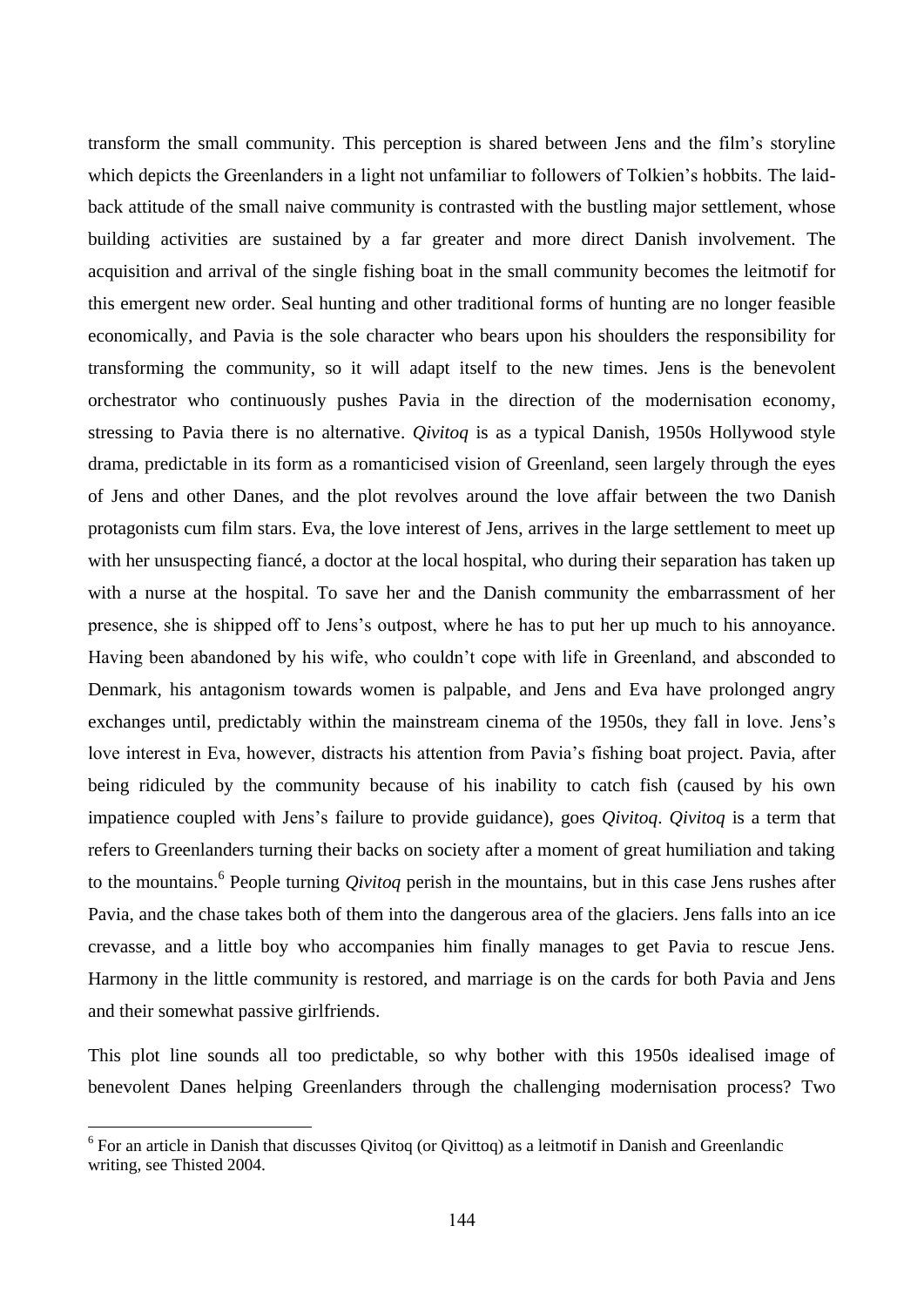reasons stand out in my reading of the three films. One is to look for ambivalences in the immaculised image of a late colonial relationship between Denmark and Greenland. The second and related point is to see to what extent later filmic representations of this period are better at capturing the problematic sides of the modernisation process, which has been exposed in subsequent writing about the modernisation era (Dahl 1986, Lidegaard 1973, Viemose 1977, Jensen 2012). To what extent and how do later films incorporate, or correct the largely unproblematised view of the modernisation era held at the time? In other words, the purpose here is to identify to what extent the contemporary and the later engagements with the modernisation era in Greenland are able to do so critically. While it may initially seem unreasonable to expect *Qivitoq* to project a critical perspective, Greenlandic criticism of the modernisation process is, in fact, as old as the modernisation process itself. Hence critical Greenlandic voices were present also at the time when *Qivitoq* was made. The omission of such Greenlandic voices from the film is not merely a narrative choice, but reflects a broader choice of representational strategies that cannot accommodate Greenlandic critical voices, because they disturb too profoundly the Danish narration of benevolence. It is this broader structure beyond the film's narrative that frames the range of narrative choices and types of voices within the film, which inevitably results in the reduction of Greenlanders to stock characters and passive witnesses to the modernisation process pushed by the energetic and restless Jens.

The silencing of the Greenlanders removes the possibility of establishing a Greenlandic counter narrative in the film, which can be a way of explaining the existence in the film of curious elements that suggest a disturbing ambivalent dark side to the immaculised image of white, Danish, male benevolence. Eva for example tells Jens during one of their angry exchanges that he constantly bosses the Greenlanders around. While the statement is disconnected from the largely idealised representation of Jens, her verbal attack strikes a chord with the film's representation of the impatient, entrepreneurial, and all-powerful local administrator. Such a reading is sustained by the fact that she clearly strikes a raw nerve in his self-perception. In fact, far from the idealised depiction of the Danish administrator, the film also hints at Jens performing a Danish form of 'Qivitoqism' as he has turned his back on Danish society, after the humiliation of being abandoned by his wife. The Danish form of going Qivitoq is to hide away in a Greenlandic outpost, without being able to return to Denmark. The difference though is that to Jens his Qivitoq experience has become positive, since he has adapted himself to (running) Greenland. He speaks a little Greenlandic and is clearly of the community even as his hierarchical position puts a limit to his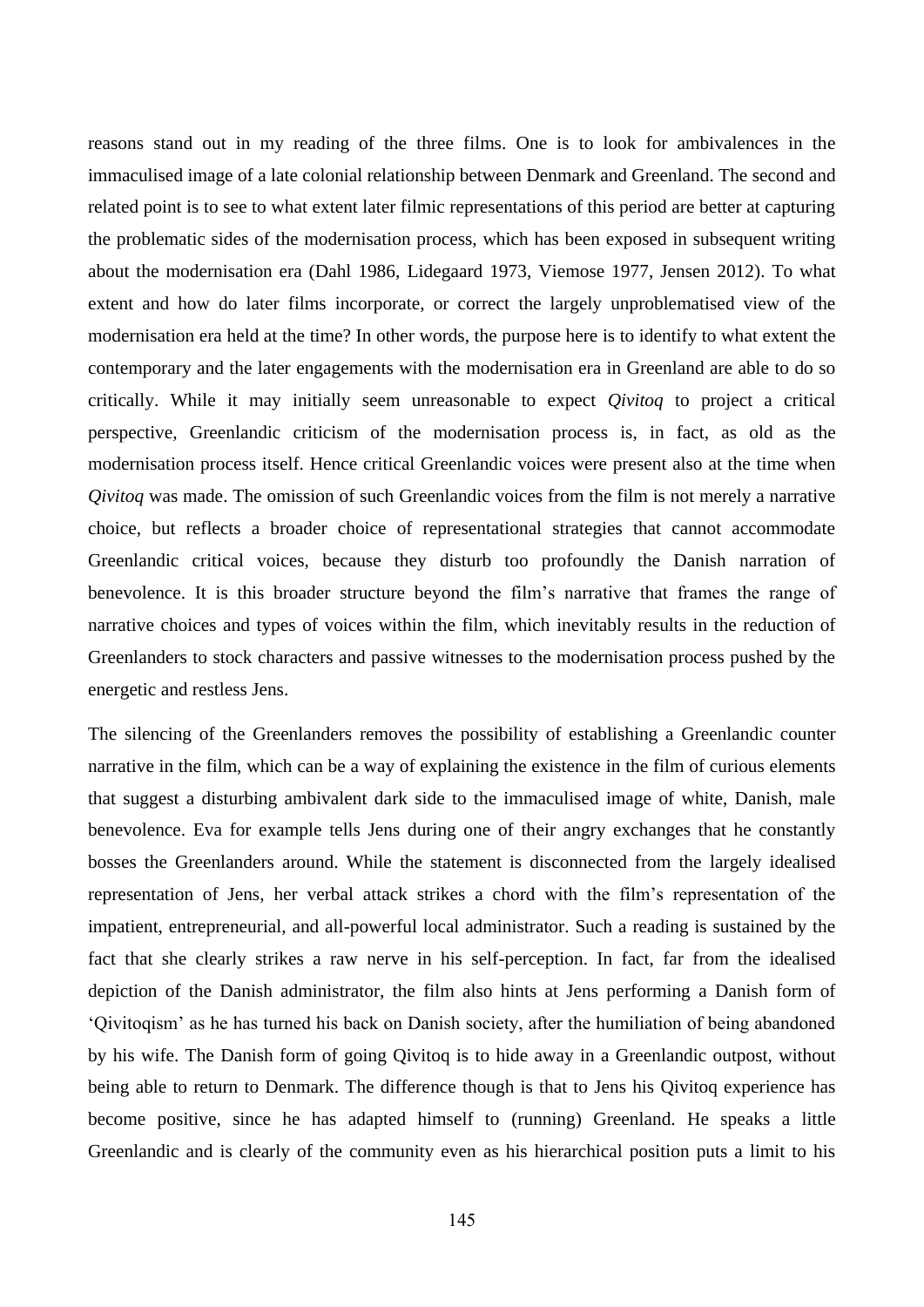mingling with the locals and 'justifies' his bossing everyone around. Furthermore, when he pursues Pavia to bring him back (Pavia is after all Jens's solitary investment in the local modernisation process), Jens's nearly fatal accident grants Pavia a space as a rescuer, which momentarily reverses the power relations between the two men. Pavia returns as a restored figure, and one assumes a future successful fisherman, and hence extremely central to the community's future survival in a now modernised economy. Even so, this space of agency is extremely limited, as Pavia never really speaks, which reinforces the sense of him as a helper rather than a protagonist with agency. The main feature of the film's ambivalence in terms of its portrayal of power relations is reduced to the ways in which the Danish hegemonic narrative cracks in a very limited number of scenes in the film. And lest too much space is granted to the subversive potential of these cracks, there are plenty of scenes which bolster the image of the entrepreneurial Dane versus the passive Greenlanders, for example when Jens rescues a little boy from the sleigh dogs, while the Greenlanders remain immobilised by fear.

In chronological order, the second film is *Heart of Light*, released in 1998. It tells the story of Rasmus, a Greenlander in his fifties, who has succumbed to alcoholism and self-delusion as he struggles to maintain a traditional hunting life against the encroachment of an internalised Danish way of life pursued by Greenlanders generally, in one of Greenland's major (but unnamed) towns. His two sons manifest the choices faced by Greenlanders, as one, with the both Danish and Greenlandic name Simon, has a Danish speaking Greenlandic girlfriend, a job, education, listens to Danish music and unproblematically embraces the new Greenland created by the modernisation process. The other brother with the Greenlandic name, Niisi, represents both the search for a more Greenlandic based identity, but seems primarily driven by his desire to reconcile the drunk, but likable father, with the straightlaced alienated, brother. Disaster strikes, as a fall-out between Rasmus and Simon provokes Niisi into shooting Simon's girlfriend, and subsequently commit suicide. Rasmus performs a ritual of grief and leaves the town in humiliation on a soul-searching mission into the Greenlandic outback. His journey can both be seen as a form of going Qivitoq, it can however also be read as restoring the soul through a 'shamanistic catharsis'.<sup>7</sup> The film's mode of social realism is replaced by magic realism, when Rasmus encounters a Qivitoq who shows him his own life story, and through this convinces Rasmus to reform and then return to society. Rasmus

 $<sup>7</sup>$  My seemingly contradictory mixture of Christian and Inuit cosmological references here is deliberate, as</sup> indeed the mixing of Christian and Inuit belief is a feature of Greenlandic culture, which signals the survival of elements of an Inuit cosmology within a Greenlandised Christianity.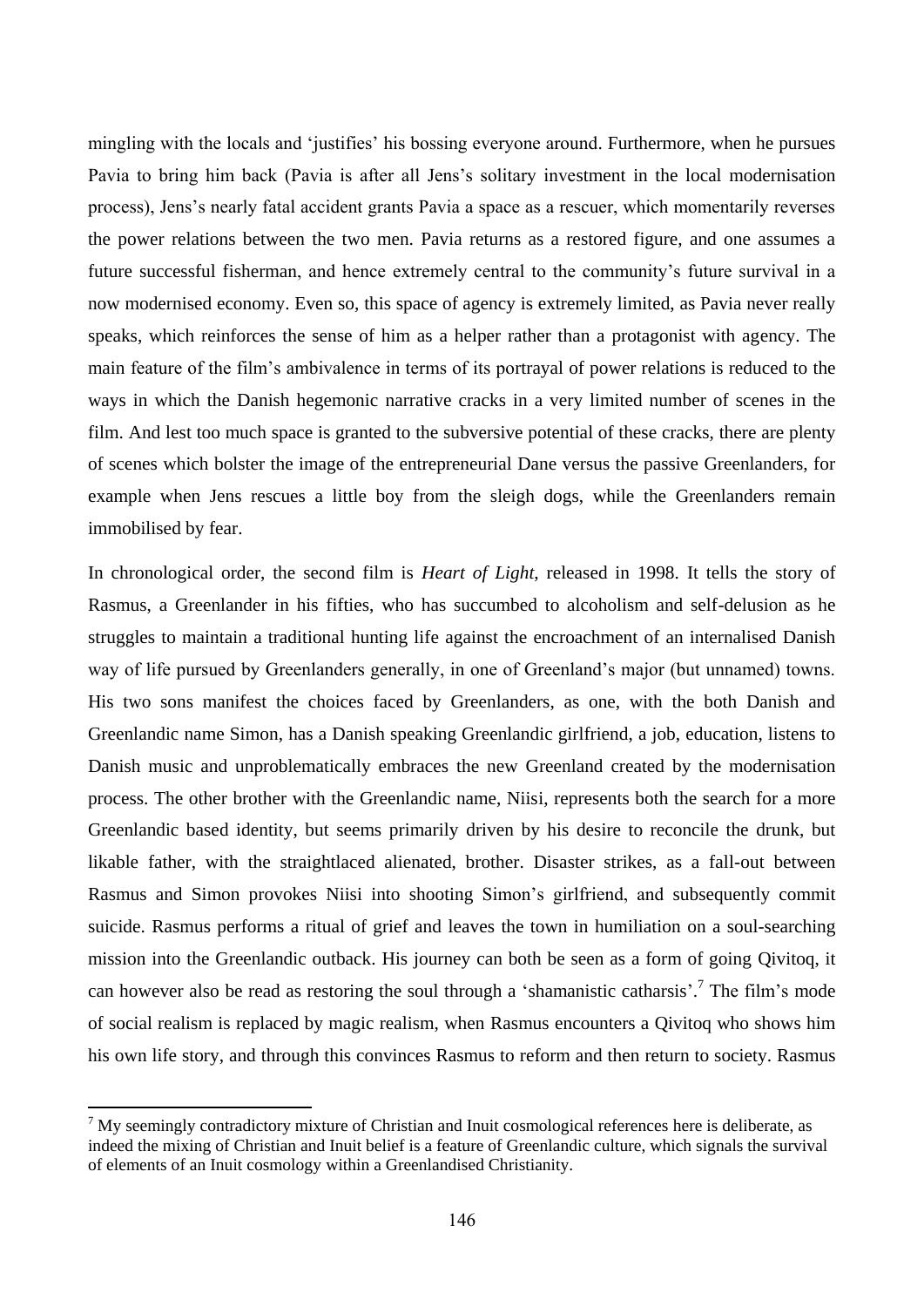then goes hunting and returns to the community with his catch. The modernisation process in *Heart of Light* is both a contemporary backdrop (the Greenlandic society completely transformed, 'Danofied' and self-alienated, yet Greenlanders, such as Rasmus's wife and Simon function unproblematically in this world), and a leitmotif in the film. Modernisation as a leitmotif is symbolically represented by an (in)famous rifle, which Niisi uses to shoot Simon's girlfriend and commit suicide with. Rasmus finds the rifle as he embarks on the soul-searching expedition, and with the Qivitoq as catalyser, discovers the rifle has an engraving which completely turns around his perception of his own role in relation to the Danish modernisation process in Greenland. From the film's beginning he has thought, he played the role of the subservient Greenlandic child, singing for the Danish important visitor a children's song in Danish. He now realises that he sang the song in Greenlandic as an anticolonial demonstration – or a performance of an act of mimicry. The 1950s backdrop of the film appears in short sequences. One of these shows Danish visiting dignitaries in the plumed costumes which highlight in the contemporary framework of the film the outlandish and outdated dress code of the Danish establishment reminiscent of European displays of selfaggrandisements elsewhere in the colonial world. This is documentary footage and hence lends additional weight to the contemporary Greenlandic distancing from a Danish administered past. Historical distancing is further strengthened by the black-and-white and visibly dated footage of the arrival of the Danish civil servants. The other sequence that forms a historical backdrop, even if understood in the magic realism space of the Qivitoq's narrative, is the Qivitoq's tragic story of being ostracised from the local (Greenlandic) community which made him go Qivitoq. Here the theme, as in *Qivitoq,* is the Greenlandic society as tightly knit and conformity seeking, quick to condemn perceived outsiders. In both films this is the single most condemning attitude attributed to the Greenlanders.

*The Experiment* (2010) is the contemporary film most overtly concerned with the modernisation era. Based on Danish journalist, Tine Bryld's book, *I den bedste mening [With the Best of Intentions]*, it tells the factual story of the lives of a group of Greenlandic children sent to Denmark in the early 1950s to be educated for a year in Denmark, before returning as Greenlandic-Danish spearheads of the modernisation program in Greenland. As Bryld records in her book, the experiment was a complete disaster. The children did not become spearheads of the modernisation program, some of them developed deep psychological traumas due to their separation from their families and friends in Greenland. They lost their ability to speak Greenlandic, and when they returned to Greenland they has lost their affinity with Greenlandic society. The film does not deal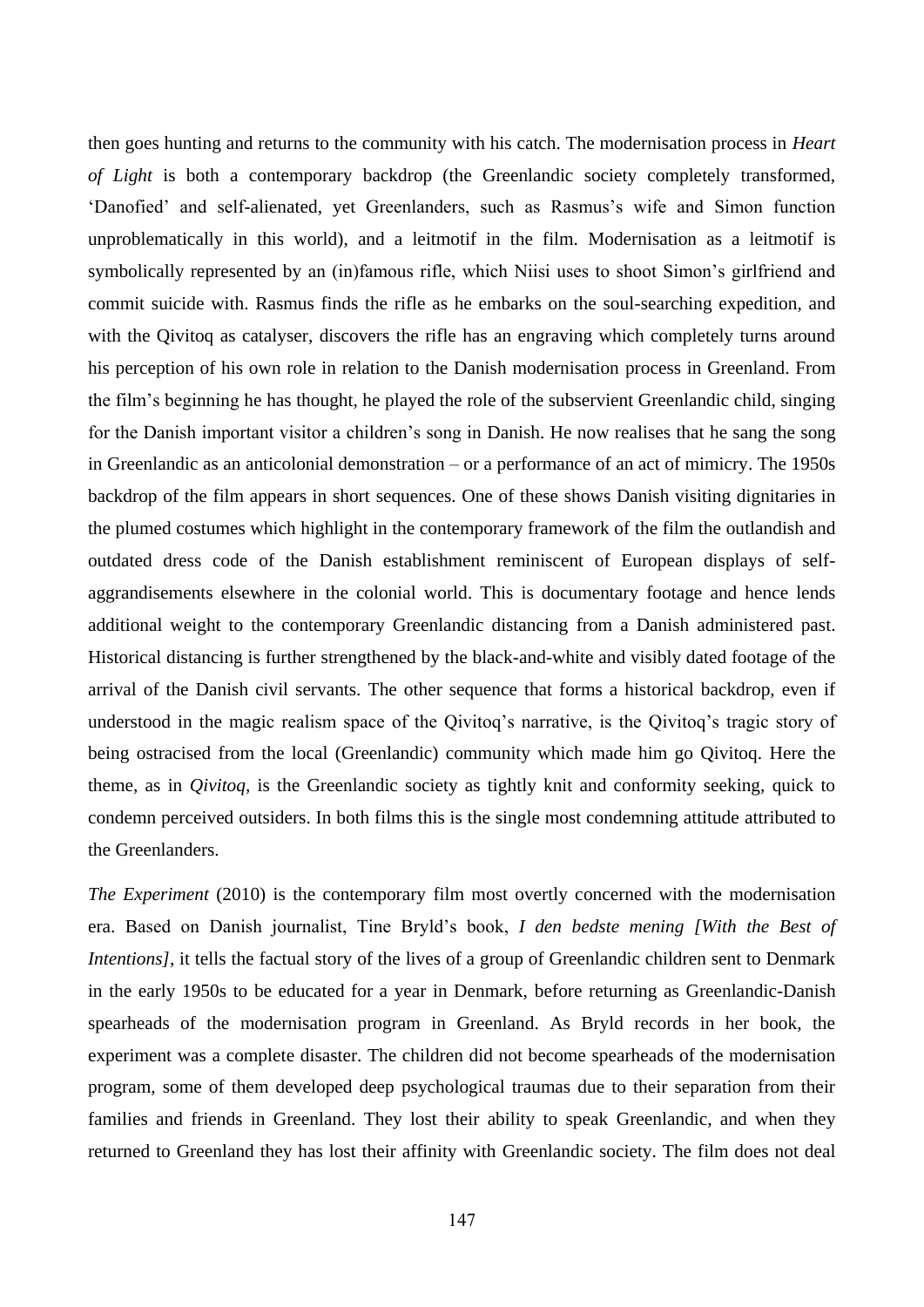with their journey to Denmark, their time in Denmark nor their return to Greenland, but begins when they are being placed in an orphanage. This creates problems for the film's narrative, because the absence of their Danish experience, and Greenlandic life before being sent to Denmark means the audience is at a loss about how to understand their situation as anything but the result of an emergency. It also leaves completely unfocused the critique of the system that led to such a practice, which the film obviously seeks to raise. In lieu of a real engagement with the practice, that is, to understand the basis of the Danish cultural perceptions enabling this practice, the film chooses instead to make two disastrous narrative choices. One is the extremely reductive portrait of the Danes in charge of the children's program in Greenland, as unsympathetic, distanced, patriarchs, whose motivation for dealing with the children is reduced to sheer anti-Greenlandic racism coupled with an overdose of misogyny directed at the Danish nurse who seeks to protect the children. There is little doubt that the Greenland of the time witnessed a healthy portion of Danish racism and discriminatory behaviour, and that Danish society generally was characterised by deeply patriarchal structures. But the film reduces these tropes to dated stereotypes, makes them already redundant stereotypes against which a courageous (even if in the film clearly also at times deeply misguided and frustrated), and easily identifiable as contemporary, nurse fights. This impression is strengthened by the film's support of the nurse as the overall protagonist who undergoes a psychological development, while the child protagonist, Karen, although clearly at the centre of the narrative remains a study of a child trapped between Danish and Greenlandic culture. Her agonistic relationship with her Greenlandic family, with whom she can no longer speak, is revealed in a couple of sequences as an attempted reconciliation. But its disastrous end is already foreshadowed through our knowledge that the family is planning to move away. The film's take on the modernisation program is to portray it as a program whose rationales are obscure, while in fact the modernisation program was carefully laid out and structures to support its implementation were put in place. What the film narrates instead is a story of the predictable results of leaving children's welfare in the care of patriarchs. Through this representation the nurse becomes the one mitigating circumstance, and it is extremely tempting to see this strategy as a way for contemporary middle class Danes – not least women – to identify themselves with the nurse against the patriarchal order of the day, which comes across as so stultified that it also appears unthreatening to contemporary metrosexual Danish males. In fact, it is hard to imagine how anyone can identify with these dinosaurs. Yet, it would have been so easy to show, how the Danish-Greenlandic power relations at the time, are precisely not a historical window through which we gaze and shake our heads in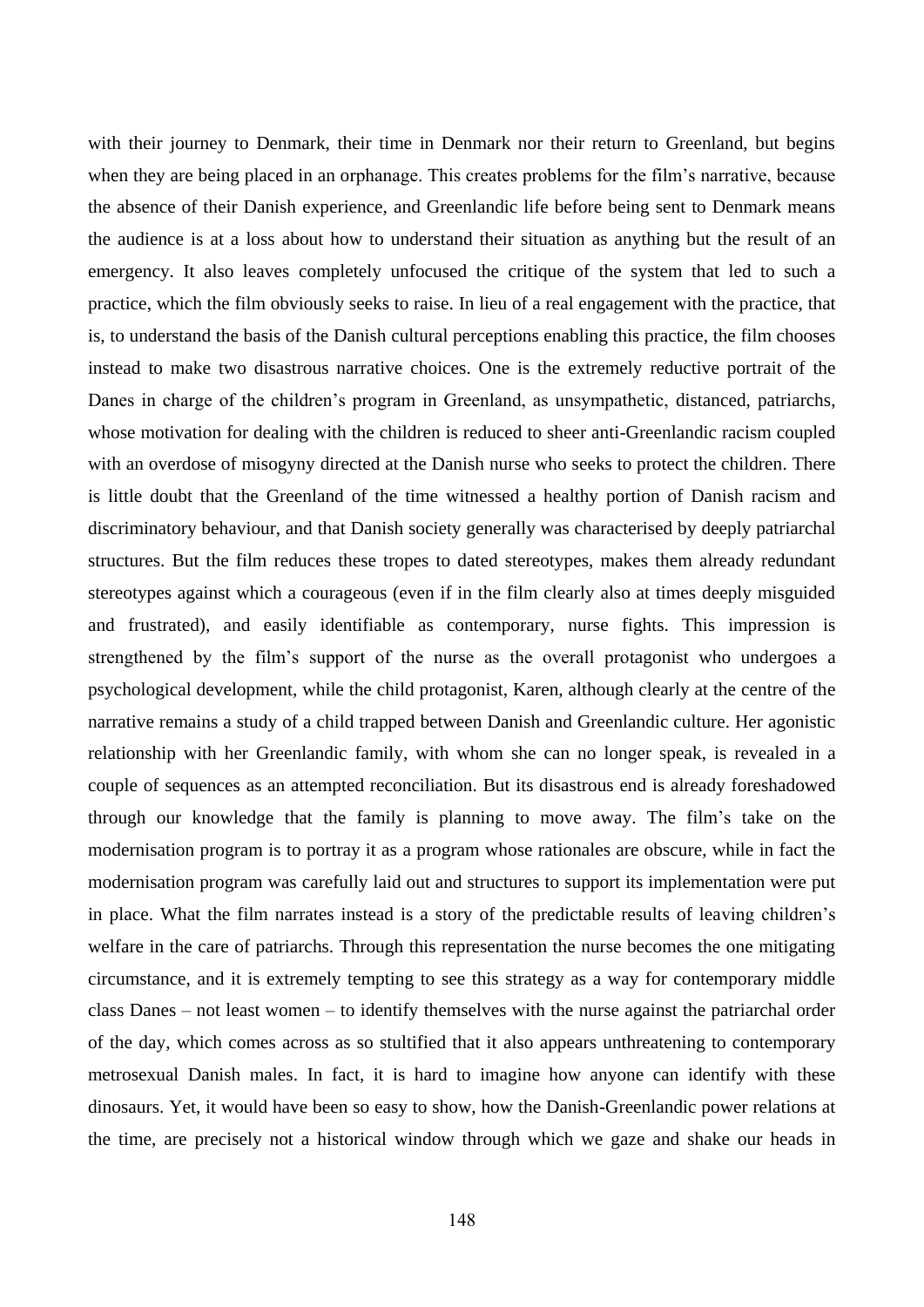bewilderment at its 'otherworldly' nature. That it is in fact an instance not at the end of a long history of a colonial relationship, but rather another episode in an ongoing saga of Danish lording it over Greenlanders. The film through this confirms another problematic aspect of the postcolonial relationship between Denmark and Greenland, the Danish inability to accept its history of repression in Greenland as something supported by the central structures of the Danish state and those people who were sent out to ensure its implementation in Greenland. Instead the film takes the Greenlandic children as its hostages in a peculiar gendered statement, where the patriarchy is simultaneously shown up for its misogynist attitude, while being placed safely in the past, and as such inviting contemporary Danes to see themselves as safely removed from such old-fashioned and redundant forms of bureaucratic Danishness.

#### **Greenlandic agency**

It is possible to read the three films' representations of the Greenlanders as instances of Gayatri Spivak's now famous essay 'Can the subaltern speak'. Clearly, they can in *Heart of Light*, yet it is equally necessary to ask, whether the Greenlanders are in fact subaltern, not in the sense of belonging to a lower order, since that is clearly the case in all three films. But rather as an ultimate process of othering in the filmic representations, and then seek to establish whether their voices can be recuperated. In *Qivitoq* the Greenlanders are both silenced and silent. Forms of rebellion against the Danish hegemony are episodic at best, such as the stereotype of the 'lazy native' represented through one Greenlander who constantly refers to his sore arm as responsible for his inability to help out. He miraculous recovery at the end paves the way for a hope for the rise of an energetic modernity driven Greenland helped by Jens and his morally upright and committed Danish colleagues. To read his 'laziness' as sly civility, as silent anticolonial resistance, requires a stretch of the imagination that makes the film's narrative framework unrecognisable. Yet, Jens after his nearly fatal accident gains a respect for Pavia that presumably no longer lets him be reducible to Jens's instrumentality. Pavia's girlfriend's stubborn refusal to give up waiting for his return also marks a moment in which the Danes are no longer to be relied upon as the deliverer of Greenlandic modernity with Greenlanders as passive bystanders.

Greenlandic agency is at the forefront in *Heart of Light*, even if it is constantly challenged by the structures put in place by the Danish modernisation program. Structures which have long since been put in the hands of Greenlanders with the introduction of Home Rule in 1979, yet, they remain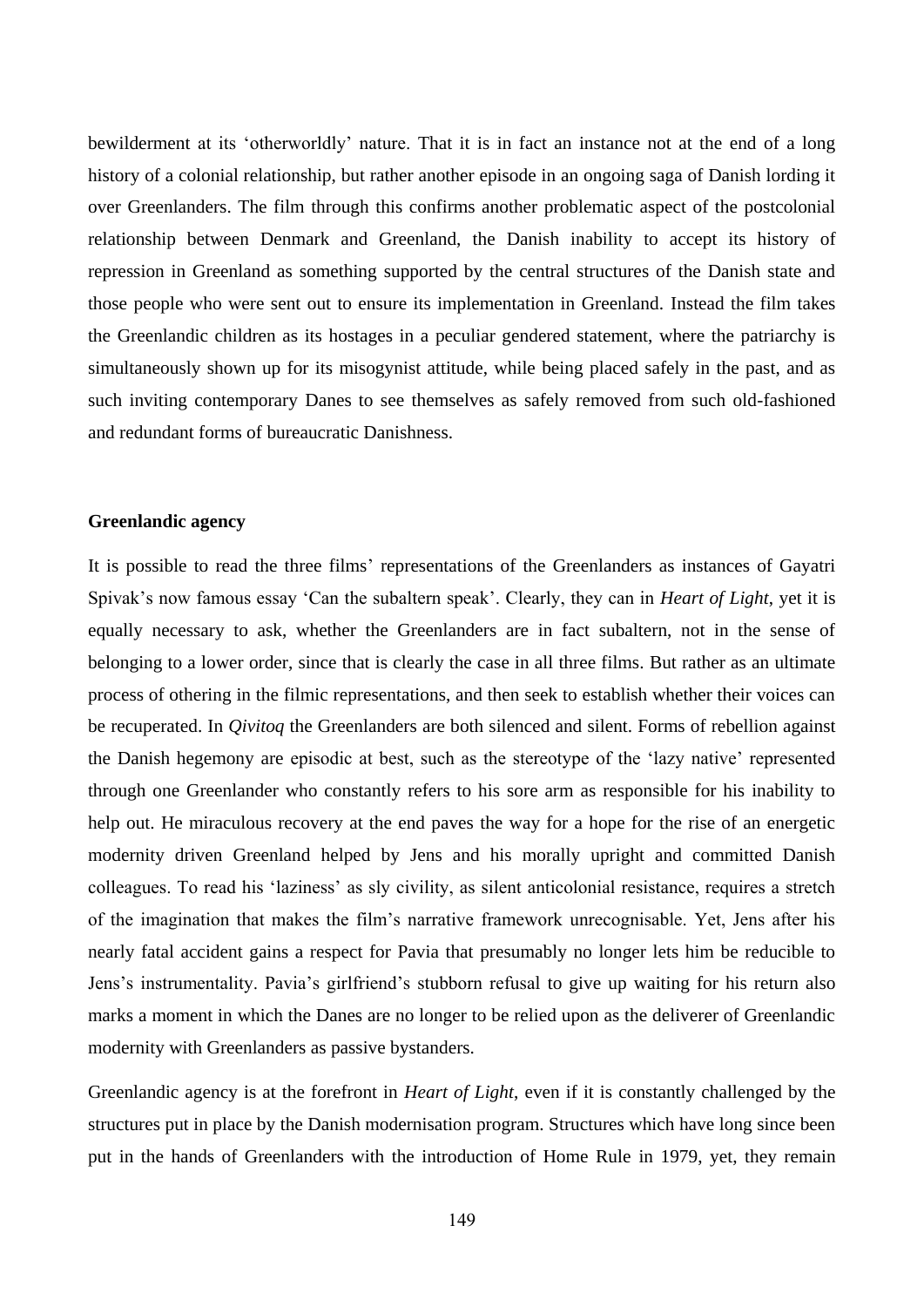solidly alienating in the film. Fanon's warning of the internalisation of the coloniser's discourse at the moment of emancipation would be one way in which one could begin to understand this process. Yet, there are also implicit inconsistencies in the film. Why does Rasmus need to embark on his long journey, to accept himself as simultaneously a product of traditional Greenlandic society (complete with a rifle) and the modernisation program which brought very concrete creature comforts to the Greenlanders, when his wife and one of his sons so seamlessly tread the balance between these two Greenlands? The narrative of Rasmus's transformation from drunk and inadequate to a man in charge of his own destiny is a story about reconciliation after traumatic events which have recurred with such alarming frequency in contemporary Greenland. But it is also a story that delivers a very particular form of agency, which reads alarmingly easily as the narrative of the recovered formerly castrated colonial subject, so familiar from for example Anglophone Caribbean novels. This opens for reconciliation only on the conditions set by the recovered Rasmus, where the supportive wife and alienated son remain stock characters compared to the drama unfolding inside Rasmus. What the film does achieve though is to show contemporary Greenlandic problems are not reducible to the, for the Danes, far more comforting narrative of a native inability to cultural transformation. These problems are instead the result of the longterm effects of a Danish modernisation policy in Greenland. Here, it becomes uninteresting whether it was driven by patriarchal will to rule, or a misguided benevolent Danish attitude of wanting the best for the Greenlanders. And why wouldn't it be a mixture of both? The interesting question regarding the Danish viewers, whose possibilities for identification with the marginal Danish actors in the film are virtually non-existent, is to ask what is at stake in identifying with Rasmus in all his inadequate glory in the beginning of the film and through his transformation with the guidance of the Qivitoq? If you accept his transformation you also come to identify with his anti-colonial stance in his refusal to perform to Danish expectations and sing the Danish children's song in Danish. If you accept this as a viewer you also come to identify with Rasmus's view of the children's song as performing a very important role in the process of ensuring the Danish bureaucracy's conversion of Greenlandic children into 'brown' Danes. A Danish nursery rhyme being an instrument of Danish colonialism is deeply disturbing, because it suggests there are no innocent performances in the colonial world.

It is here that *Heart of Light* deals very clearly with a similar theme to *The Experiment*. Also, in *The Experiment* children are encouraged, threatened and coerced into becoming Danish 'brown' colonial subjects in Greenland. Their resistance and collaboration is clearly mapped through their reaction to Greenlanders and things Greenlandic. But what kinds of identifications does the film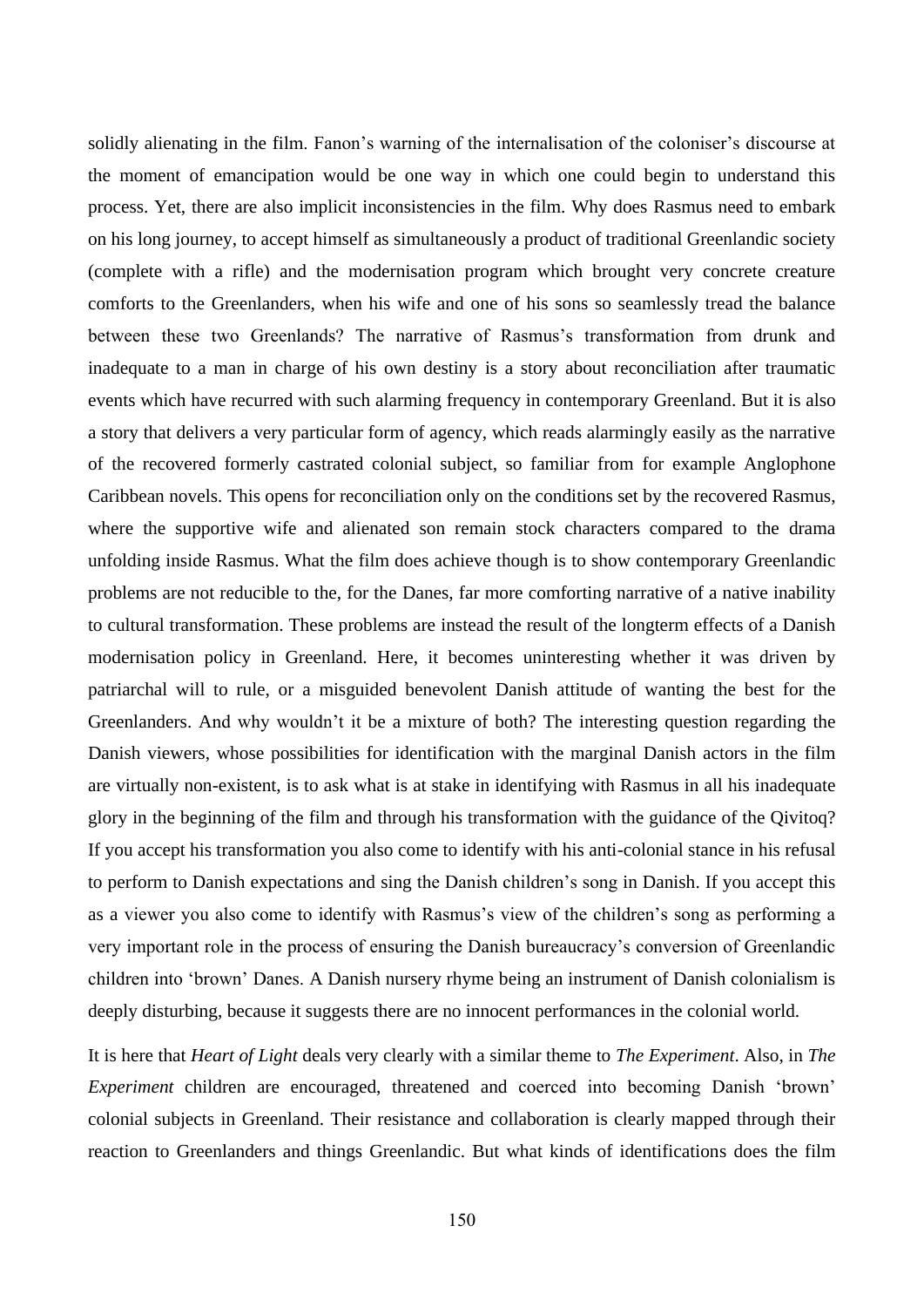enable for the viewer? It is hard to find anything positive to say about the process of their education. Hence institutionalised Denmark is an easy target to identify, and perhaps unsurprisingly so in the neoliberal sentiment of our times. Karen as the second protagonist of the film offers an alternative space for identification to that of the Danish nurse. Here Karen's trapped existence between the two worlds not only does not offer much hope (the family we know will depart from the town and move elsewhere), she ends up suffering a nervous breakdown. Even if the fact that for the first time she cries also suggests the beginning of a healing process. Because we are never presented with her first loss of contact with the family, identifying with her loss as other than remote becomes difficult. Instead the unsuccessful attempts at reconciliation are in focus, but how are we to understand these, if we are not presented with the separation? Agency, as an anticolonial strategy, which is something a film can choose or not choose to emphasise, is hence not given any space in which it can become pronounced as a critique of whatever produced this situation for the children in the first place, and its continuation at the orphanage. Instead we are left with the individual, traumatised experience of the parentless and cultureless child, which again is a far more comforting trope for a Danish audience to identify with. It has no consequences for the ways in which we think, rethink or don't think about Danish-Greenlandic power relations. It takes place, as does *Qivitoq*, inside a carefully patrolled Danish defined space, despite the fact that both films are about a Danish-Greenlandic space opened by the modernisation program, defined and articulated by Danes. While this is predictable in a film made in 1956 about the modernisation program and its consequences, it raises awkward questions when the film is made in 2010. Not only because of the reflexivity that it requires to make a film about such a traumatic incident in Danish-Greenlandic history. Not only because other films have been made elsewhere about numerically far more serious cases, for example in the increasingly routine references to Stolen (Aboriginal) Generations in Australian films (including blockbusters such as *Rabbit-Proof Fence* and *Australia*). But more than anything because it is unforgivable that Danish narratives about the Danish-Greenlandic relationship continue to be premised on the idea that anything is possible bar the telling of such episodes as revealing profound aspects about a deeply rooted Danish self-justification in all its ways of dealing with Greenland. It is here that we are brought back to the beginning of this article's mapping of Arctic Orientalism. Far from a belated effort to come to terms with historical practises that we now condemn as colonial in intent, what the films spread over half a century reveal, is that Arctic Orientalism represents one way of engaging with colonialism. A colonialism that continues to inform the way relations between Denmark and Greenland are narrated. Some more critical than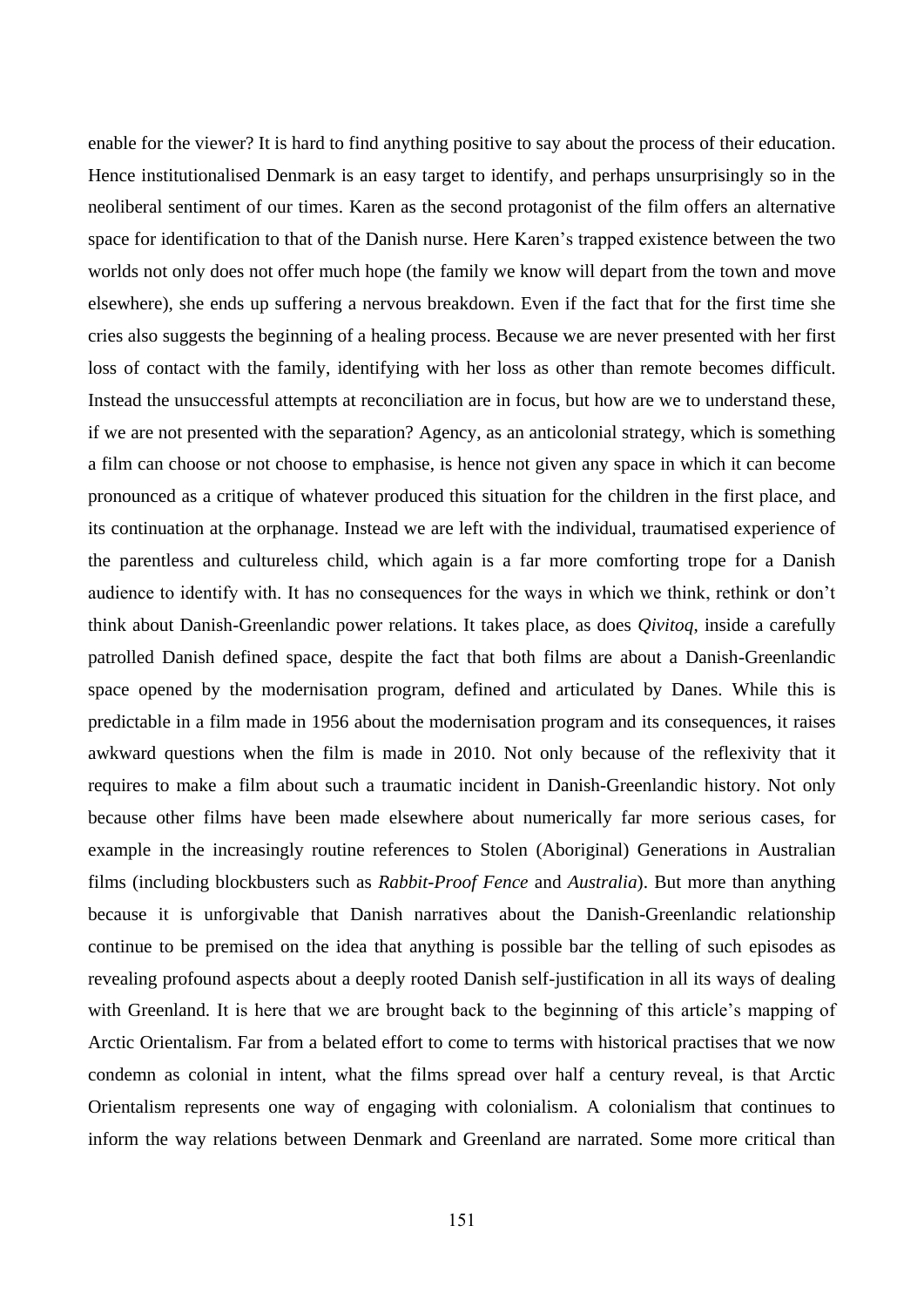others, yet the scope for rescuing Danes from having to address their historical and contemporary complicity with colonialism seems undiminishing.

#### **Works cited**

Bjørst, L. R. (2008) *En anden verden: Fordomme og stereotyper om Grønland og Arktis.*  København: Forlaget Bios.

Dahl, Jens (1986) *Arktisk selvstyre. Historien bag og rammerne for det grønlandske hjemmestyre*. Copenhagen : Akademisk Forlag

Fienup-Riordan, Ann (1995) *Freeze Frame: Alaska Eskimos in the Movies.* Seattle: University of Washington Press

Graugaard, Naja Dyrendom (2009) 'National Identity in Greenland in the Age of Self-Government'. *Working Paper CSGP 09/5* Trent University, Peterborough, Ontario, Canada

Jensen, Lars (2012) *Danmark: Rigsfællesskab, tropekolonier og den postkoloniale arv.* Copenhagen: Reitzel

Jensen, Lars (2015, forthcoming) 'Defining the Postcolonial Arctic' in Westerdahl, Anna Stenport, Scott Mackenzie and Lill-Ann Körber (eds) *Critical Arctic Studies*. McGill-Queens U.P.

Keskitalo, Carina (2004) *Negotiating the Arctic: The construction of an international region*. London : Routledge

Lidegaard, Mads (1973) *Ligestilling uden lighed: En oversigt over det statsretlige forhold mellem Grønland og Danmark*. Copenhagen : Schultz

Nuttall, Mark and Terry V. Callaghan (eds) (2000) *The Arctic: Environment, People, Policy*. Amsterdam: Overseas Publishers Association

Ryall, Anka, Johan Schimanski and Henning Howlid Wærp (eds) (2010) *Arctic Discourses*. Newcastle: Cambridge Scholars